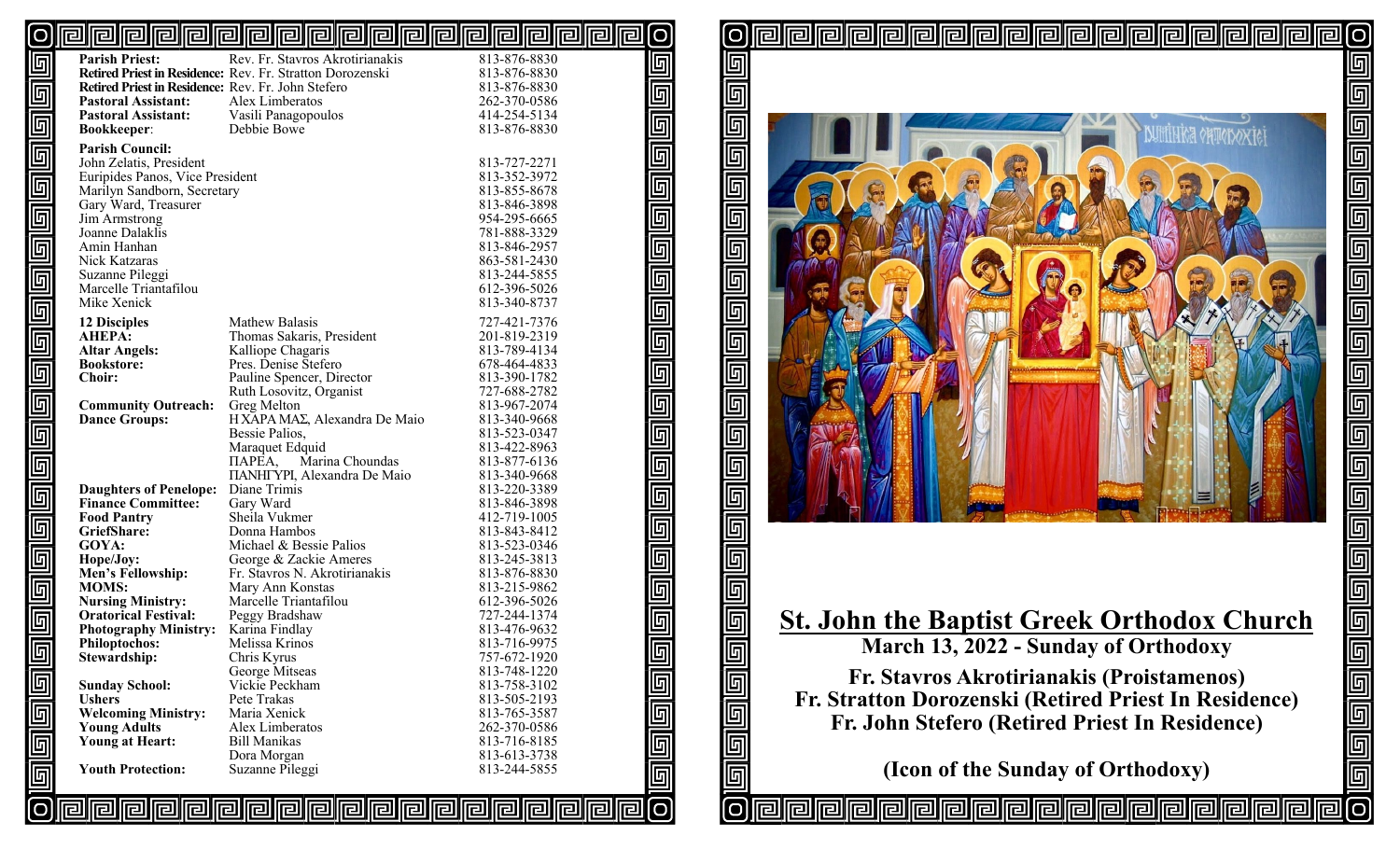Love God, Love your neighbor and spread the Gospel of Jesus Christ as an Orthodox Christian community.

### **MISSION:**

The mission of St. John the Baptist Greek Orthodox Church is to welcome and serve people with love, truth, joy and peace, and to create an environment that encourages all to seek salvation through Orthodox Christianity.

### **CORE VALUES:**

Love, Worship, Community, Learning, Service

## **SYNAXARION:**

Sunday of Orthodoxy, Removal of the relics of Nicephorus the Patriarch of Alexandria, Pouplios the Martyr, Christina the Martyr

### **Apolytikion of the Week (Plagal First Mode):**

Co-eternal with the Father and Spirit is the Word Who of a Virgin was begotten for our salvation we the faithful both praise and worship Him. For in the flesh did He consent to ascend unto the cross and death did He endure and He raised unto life the dead by His all Glorious Resurrection.

### **Apolytikion for the Feast (Second Mode):**

Before Your pure Icon we worship O Good one, entreating forgiveness of our many sins, O Christ our God. In the flesh by Your own will You ascended the Cross to rescue us from the enemy; therefore, with thanks we cry out to You: You have filled all things with joy O Savior, having come to save the world.

### **Apolytikion for St. John:**

The memory of the just is observed with hymns of praise; for you O Forerunner the witness of the Lord is sufficient. You have proved to be truly more venerable than the prophets. Since you were granted to baptize in the river, the One Whom they proclaimed. Therefore, you strove for truth, proclaiming with joy the Good News, even to those in Hades: that God was manifested in the flesh, and takes away the sins of the world, and grants to us His great mercy.

### **Kontakion (Plagal Fourth Mode):**

Victorious Lady, mighty champion, defending us, we your servants, now inscribe to you this hymn of thanks, for you rescued us from suffering and tribulation. Theotokos, with your power that can never fail, keep us safe from every danger our whole life long. That we may cry to you: Rejoice, O Bride unwedded.

**Welcome to all of our Visitors** "Welcome one another just as Christ has welcomed you, for the glory of God." Romans 15:7 We pray that your worship experience with us today will be inspirational and uplifting. Please introduce yourself to an usher or a member of the Welcoming Ministry and pick-up a "welcome packet" as you exit the church. We are happy that you are with us : today!

**Holy Communion** is offered only to Orthodox Christians who are in good canonical standing with the church and who have prepared through prayer and fasting. Everyone is invited to receive the Antidoron (Blessed Bread) at the end of the Divine Liturgy.

**Order for Holy Communion—With Sunday School back in session the order for Holy Communion will be as follows:** 

- 1. Choir
- 2. Altar boys
- 3. Sunday school teachers (who will line up in middle aisle before Communion)
- 4. Sunday school students (who will line up in the middle aisle before Communion behind the teachers)
- 5. Then the rest of the congregation

# **VISION: Upcoming Services & Events**

| <b>Sunday, March 13</b> | <b>Sunday of Orthodoxy</b><br>Orthros 8:30 a.m.                          | <b>Divine Lit</b>                            |
|-------------------------|--------------------------------------------------------------------------|----------------------------------------------|
| <b>Monday, March 14</b> | 9th Hour 8:30 a.m.<br>Great Compline<br>Bible Study                      | <b>Pre-Sanct</b><br>5:30 p.m.<br>$6:30$ p.m. |
| Tuesday, March 15       | Women's Bible Study                                                      | $10:00$ a.m.                                 |
| Wednesday, March 16     | 9th Hour 5:30 p.m.                                                       | <b>Pre-Sanct</b><br>(Lenten Di               |
| Thursday, March 17      | Greek School<br>Griefshare                                               | $6:00$ p.m.<br>$6:30$ p.m.                   |
| Friday, March 18        | 9th Hour 9:30 a.m.<br><b>Salutations</b>                                 | <b>Pre-Sanct</b><br>$6:30$ p.m.              |
| <b>Sunday, March 20</b> | <b>Sunday of St. Gregory Palamas</b><br>Orthros 8:30 a.m.<br><b>GOYA</b> | Divine Lit<br>5 p.m.                         |
| Monday, March 21        | Great Compline                                                           | $4:30$ p.m.                                  |

#### **Orthros 8:30 a.m. Divine Liturgy 9:45 a.m.**

**a.m. Pre-Sanctified Liturgy 9:00 a.m.**  $5:30$  p.m.  $6:30$  p.m.

**Pre-Sanctified Liturgy 6:00 p.m.** (Lenten Dinner/Discussion to follow)

**Fre-Sanctified Liturgy 10:00 a.m. Pre-** $6:30$  p.m.

m. Divine Liturgy 9:45 a.m. 5 p.m.

Man of God Film 7 p.m.

### **Fifty-Two Verses in Fifty-Two Weeks: The Bible Project March 13-19**

*Let not loyalty and faithfulness forsake you; bind them about your neck, write them on the tablet of your heart. Proverbs 3:3* 

Each morning when we get dressed, we put on clothes that will keep us warm or cool, depending on the season. We put on clothes that will keep us comfortable in whatever we are doing on a given day. And sometimes we put on clothes that make a statement about us—we advertise a product or display a cute slogan, or we dress "up" for a special occasion or "down" for a leisure experience. Metaphori-cally, as we are getting dressed each day and making our preparations to leave our homes and go out into the world, we should "put on" "loyalty and faithfulness." We never forget to leave our homes with-out a shirt over our heads or shoes on our feet. No matter how busy or stressed we are, we never forget these basics. In the same way, no matter how busy we might be, no matter what the day has in store for us, we should put on loyalty and faithfulness, remembering that we are Christians who are supposed to demonstrate love and charity to God and to the least of His children. Ideally, this becomes automatic preparation to leave our homes, so that it become an automatic and important part of our lives. The theme for this week is "affirm the faith." Putting on loyalty to God and faithfulness to Him affirms this.

## **Education at St. John**

## **Fr. John's Bible Study**

*Leader: Fr. John Day:* **Monday** 6:30 p.m.

**Women's Bible Study** *Leader:* Fr. Stavros *Day:* **Tuesday** 10:00 a.m.

### **Greek School** *Leader*: Magda Myer *Day:* **Thursday** 6:00 p.m.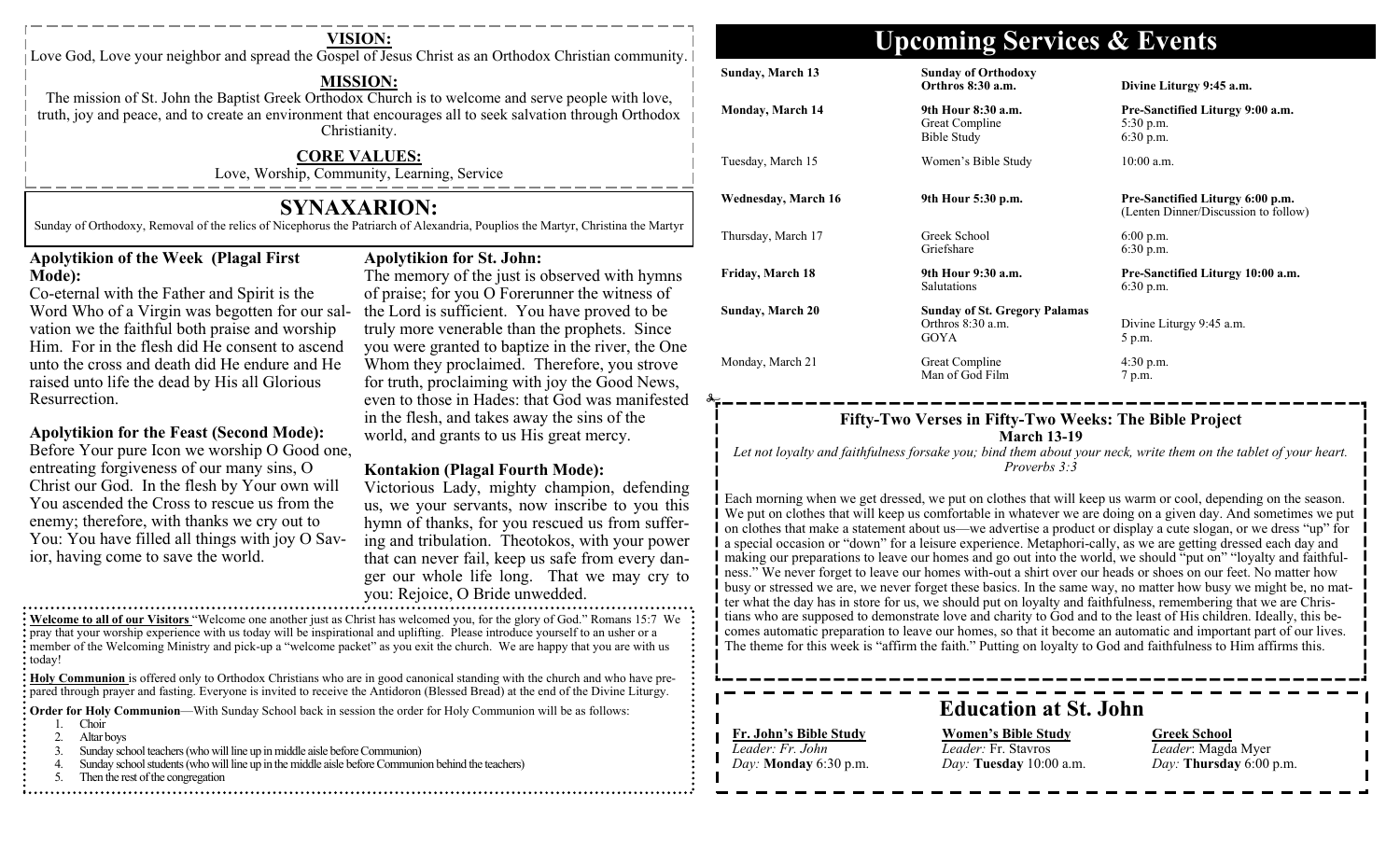## **MINISTRY NEWS & UPDATES**

St. John's Bookstore - Now available, "Pilgrimage to Pascha" a Daily Devotional for Great Lent" Fr. Stephen Belonick writes, "So how is it I have come to live my life as if I am the center of everything, while I have shoved God away from His place of prominence and preeminence? Why do I prefer my own desires, thoughts, words, motives, and deeds above God's? When and how did I become my own God? Something to think about as we set off on our journey of Great Lent.

GriefShare meets every Thursday In-Person at 6:30 p.m. It may be hard for you to feel optimistic about the future right now. If you've lost a spouse, child, family member, or friends you've probably found there are not many people who understand the deep hurt you feel. This can be a confusing time when you feel isolated and have many



questions. "Going to GriefShare feels like having warm arms wrapped around you when you're shivering." GriefShare groups meet weekly to help you face these challenges and move toward rebuilding your life. Each GriefShare session has three distinct elements: Video seminar with experts, support group discussion with focus and personal study and reflection. We will meet from 6:30 p.m. to 8:30 p.m. on Thursdays, starting January 21, for

13 weeks, ending on Thursday, April 22. For February, GriefShare will meet February 3, 10 17 and 24. For more information please contact Donna Hambos at 813-843-8412 or dhambos@msn.com. Books for the program will be provided. Donation for the book suggested but not required. Open to all family and friends. Griefshare remains open enrollment with support towards healing and hope. You can begin at any time.

### **New Church Directory Photo Shoot**

Dear parishioners,

It's time for a new church directory! We will have two photographers at our church taking

photos of our parishioners for our new church directory. Please mark down the following dates and times in your calendar to coordinate with your families.

-April 15 (Friday) & 16 (Saturday): 11:30 a.m. - 6:30 p.m. -April 29 (Friday) & 30 (Saturday): 11:30 a.m. - 5:30 p.m. Everyone photographed will receive a free directory!

A sign-up link will be forthcoming.

For any questions, please reach out to Alex Limberatos, Jim Armstrong, or Marilyn Sandborn.

#### **March is Θαλασσαιμία/Cooley's Anemia Month ST JOHN GREEK ORTHODOX CHURCH and AHEPA Tampa Chapter #12**

Cooley's anemia or **Θαλασσαιμία/Thalassemia** is an inherited blood disorder which mostly **affects people of Mediterranean descent.**

### **How can you help?**

- Get tested since it affects people of Mediterranean descent
- Educate others to be tested and understand the need for financial support
- Register to be a prospective marrow donor
- Please Donate
- **1.** Please make checks payable to "AHEPA Cooley's Anemia Foundation" with "Cooley's Anemia" in the "Note" section of the check and send check to: AHEPA Treas, Tom Georgas, 506 Lantern Circle, Tampa, FL 33617
- 2. 2. Or by Credit Card; Call Tom Georgas (813) 985-0236 or Mike Trimis (813) 784-4872

### **Philoptochos Selling Spanakopita, Tyropita, and Trays of Baklava -** The

Philoptochos will continue selling Spanakopita, Tyropita, and Baklava after Divine Liturgy! You can ask a Philoptochos board member or call Lisa Alsina (813-728- 1094) if you're interested in purchasing one!



# **Readings for Forgiveness Sunday**

**Prokeimenon:** Blessed are You, O Lord God of our fathers, for You are praiseworthy and exalted beyond measure unto the ages. For You are righteous in all You did for us, all You brought on us and on Jerusalem, the holy city of our fathers.

## **The Epistle Reading is from St. Paul's First Letter to the Hebrews (11:24-26, 32-40)**

Brethren, by faith Moses, when he was grown up, refused to be called the son of Pharaoh's daughter, choosing rather to share ill-treatment with the people of God than to enjoy the fleeting pleasures of sin. He considered abuse suffered for the Christ greater wealth than the treasures of Egypt, for he looked to the reward. And what more shall I say? For time would fail me to tell of Gideon, Barak, Samson, Jephthah, of David and Samuel and the prophets—who through faith conquered kingdoms, enforced justice, received promises, stopped the mouths of lions, quenched raging fire, escaped the edge of the sword, won strength out of weakness, became mighty in war, put foreign enemies to flight. Women received their dead by resurrection. Some were tortured, refusing to accept release, that they might rise again to a better life. Others suffered mocking and scourging, and even chains and imprisonment. They were stoned, they were sawn in two, they were killed with the sword; they went about in skins of sheep and goats, destitute, afflicted, ill-treated — of whom the world was not worthy — wandering over deserts and mountains, and in dens and caves of the earth. And all these, though well attested by their faith, did not receive what was promised, since God had foreseen something better for us, that apart from us they should not be made perfect.

### **Gospel Reading is from John (1:43-51)**

At that time, Jesus decided to go to Galilee. And he found Philip and said to him, "Follow me." Now Philip was from Bethsaida, the city of Andrew and Peter. Philip found Nathanael, and he said to him, "We have found him of whom Moses in the law and also the prophets wrote, Jesus of Nazareth, the son of Joseph." Nathanael said to him, "Can anything good come out of Nazareth?" Philip said to him, "Come and see." Jesus saw Nathanael coming to him, and said of him, "Behold, an Israelite indeed, in whom is no guile!" Nathanael said to him, "How do you know me?" Jesus answered him, "Before Philip called you, when you were under the fig tree, I saw you." Nathanael answered him, "Rabbi, you are the son of God! You are the King of Israel!" Jesus answered him, "Because I said to you, I saw you under the fig tree, do you believe? You shall see greater things than these." And he said to him, "Truly, truly, I say to you, you will see heaven opened, and the angels of God ascending and descending upon the Son of man."

**Prayer List:** Lord Jesus Christ, Physician of our Souls and Bodies, visit and heal your servants: Felix; Sylvia Michos; Eva Coppalla; Christopher; Christopher; Mary & Peter Nenos; Tony Ekonomou; Keith Lynn & Patrick Carroll; Ourania Tziotis, Irina, Marina, Yuri, and Christophoros; Ashley Snyder; Evangelos & Caroline Critkas; Constantinos & Kalotina Klimis; Christine Alex, June, Lillian Thomas; Scotty; Desi Serriera; Ashley Kladakis; Dora Kallas, Kathy & Andrew Bouzinekis; Anastasia; Virginia Georgiou, Ron Myer, Toula Tsaros, Fr. Pat Legato, Nellie Pringle, Yolanda Webb, Angela Bougas, Tony Ekonomou, Ron, Jason Vickers, Rex Garrison, Tina Chakonas, Ann Demas, Christina Noel Kouzes Houck, Evangeline Xeroteres, Ashley Henderson, Natalie Henderson, Chris, Debbie, James, Avery, Lily, Jacob, Jesse, Ann, Rosario, Antonia Caffentzis, Alissa, John, Angela, Joey, Christine Scourtes, Steven, Phyllis, John Zelatis, Reagan, Peter Zaharis, Alexandra Ferrarolis, Leon & Despina Botham, Cindy Xenick, Mary Ellen Evdemon, Marie Sofia Panagopoulos, Maria Hursey, Chris Vamvakias, John Myer, Mike Trimis, Robert and Alice Stoccardo, John Alexander, Michael Romero, George Hambos, Dean Kondilis and Family, Bill and Nancy Manikas, Patricia Costello, Anastasia Smyrnakis, Ekaterina & Anna Shushaalykova, Dora Koudouna, Debbie Phelps, Mary Voykin, David Voykin, Denise Badrane, Don Payne, and all victims of war, terrorism, crime, natural disaster, and all of whom we are unaware.